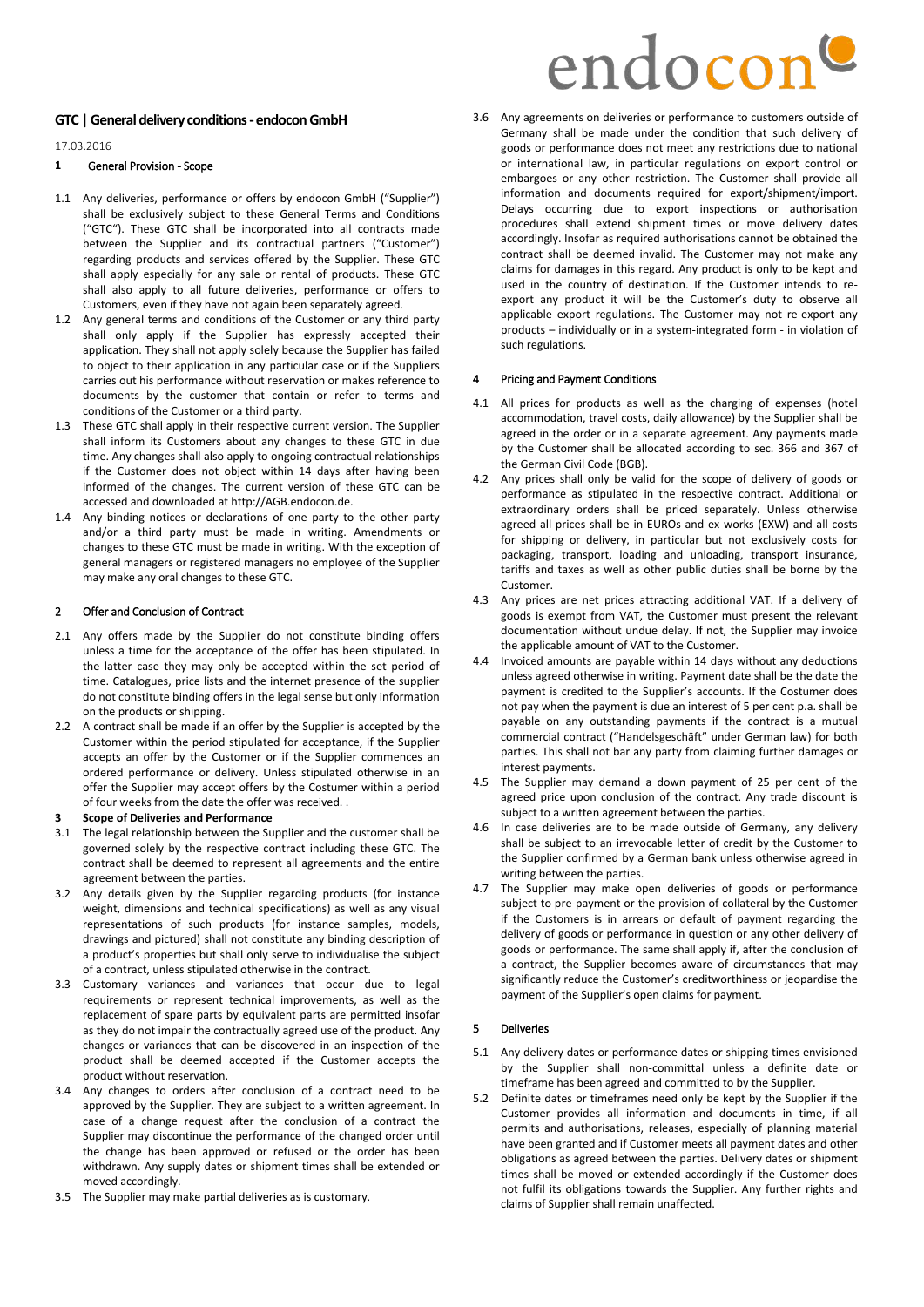# endocon

- 5.3 The Supplier shall not be liable for any delays or impossibility of performance insofar as these are caused by force majeure or by other circumstances that were unforeseeable at the time the contract was made and that have not been caused by a fault of the Supplier, such as disruptions at the Suppliers site, difficulties to obtain raw materials or energy, delays in transportation, strikes, lawful lockouts, lack of skilled labour, raw materials or energy, difficulties in obtaining required administrative authorisations, administrative measures or failure or delay of necessary deliveries by suppliers. If such circumstances make the performance or delivery significantly more difficult or impossible for the Supplier and if such interference is not only temporary the Supplier may rescind the contract. In cases of temporary interference delivery dates or shipment times shall be moved or extended until the disappearance of such interference plus an additional adequate restarting period.
- 5.4 In case of shipping of products, delivery dates or shipment times shall be deemed to have been met if the operational shipment has been handed over to the shipping agent, carrier or other forwarding agent or otherwise been sent within the agreed period or, if such action has been made impossible due to Customer's fault, the Customer has been notified that the product is ready for shipping. For any ex works (EXW) deliveries the delivery dates or shipment times shall be deemed to have been met when the product is picked up by the customer or when the Customer has been notified that the product is ready for shipping.
- 5.5 If the Supplier is in default with a delivery or performance the Customer may claim compensation for any proven damage incurred, such claim however being limited to .5 per cent per week of delay or part thereof and to a maximum of 5 per cent of the agreed price of for the delivery of goods or of performance. Section 10 shall apply accordingly to this limitation of liability. The Customer's right to rescind the contract after having unsuccessfully set the Supplier an adequate period for performance shall remain unaffected.
- 5.6 In case the Customer is in default of acceptance the Supplier may claim compensation for any additional costs (section 6.5 shall apply accordingly) and for any damages incurred. Further rights of the Supplier arising from the Customer's default shall remain unaffected.

# 6 Place of Performance, Shipping, Packaging, Transfer of Risk and Acceptance

- 6.1 Place of performance for any duties and obligations from the contractual relationship shall be the Supplier's seat of business.
- 6.2 If the Supplier is obligated to package and ship products, the Supplier is to choose the means of packaging and shipping unless otherwise agreed between the parties. The Supplier shall use its standard packaging material. If the Supplier chooses another packaging based on its own due discretion and professional judgement or if the Customer asks for another packaging the Customer shall bear any additional costs.
- 6.3 The risk of damage or destruction shall pass to the Customer ("Gefahrübergang") when the product is handed over to the shipping agent, carrier or other forwarding agent (whereby the beginning of the loading process shall be decisive) or, if and to the extent a formal acceptance is required, upon acceptance. The above shall also apply if deliveries are made in parts or if the Supplier has agreed to perform other tasks (e.g. posting or installation) as well.
- 6.4 If shipping, handing over to the shipping agent or acceptance by the Customer is delayed due to events caused by the Customer, the risk of damage or destruction shall pass to the Customer on the day on which the product is ready for shipping, pick-up or acceptance und the Customer has been informed of such fact.
- 6.5 Costs for storage after the risk of damage or destruction has passed to the Customer or while the Customer is in default of acceptance shall be borne by the Customer. Any storage at the Supplier's or by the Supplier shall attract a fee of .5 per cent per week or part thereof of the agreed price as invoiced for the products to be stored. The Customer and the Supplier, respectively, may claim and prove that further or lesser storage costs have been incurred.

# 7 Retention of Title

- 7.1 Title to the delivered goods shall remain vested in the Supplier and shall not pass to Customer until full settlement of all payments due from the Customer to the Supplier resulting from any contractual obligations between the Parties (reserved goods). The retention of title shall also apply regarding any outstanding balance in a current account (current account reservation; "Kontokorrentvorbehalt" under German law).
- 7.2 In case of breach of contract by the Customer, in particular if the Customer is in arrears, the Supplier may rescind the contract pursuant to the regulations of the law an, based on the rescission of the contract and the retention of title, demand that the Customer returns the goods delivered. The Customer may not pledge or give as collateral the products to which title was retained. If, in spite of the above, the Customer pledges or gives as collateral reserved goods, the Suppler may rescind the contract without notice. In case of attachment of or other interference with reserved goods, the Customer shall immediately inform the Supplier so that the Supplier can enforce its rights to the reserved goods.
- 7.3 The Customer may resell the reserved goods in the ordinary course of his business. Customer hereby assigns to the Supplier his rights and ancillary rights from a resale of the reserved goods against the buyer regardless of whether or not the goods have been processed. The Customer shall be authorised to collect payments on the assigned rights in the ordinary course of business without detriment to the Supplier's right to demand and collect payment. However, the Supplier shall not collect payment as long as Customer maintains his payments to the Supplier and is not in arrears. If the Supplier can demonstrate an adequate interest in that regard, it can require the Customer to disclose its claims and its debtors to the Supplier, give all information required to realise the claims against the debtors to the Supplier, hand over all relating documents and to disclose the assignment to their debtors.
- 7.4 The Supplier shall, on Customer's request or at the request of a third party prejudiced by the securities, release its securities in so far as these securities exceed the Supplier's secured claims by more than 10 per cent. The Supplier shall select the securities to be released at its own discretion.
- 7.5 For as long as the Customer is in possession of reserved goods the Customer shall be obliged to treat and maintain reserved goods with due care and to insure the reserved goods against damages resulting from fire, water or theft to their original value at his own expense. The Customer shall bear the costs for any necessary investments such as maintenance and repair works.

# 8 Warranty for Sale

- 8.1 The following regulations shall apply for the warranty for the sale of products. This section 8 shall, however, not apply to claims for damages, for which section 10 shall apply exclusively.
- 8.2 The warranty period shall be six month from the date of delivery or, if an acceptance is required, one year from the date of acceptance.
- 8.3 If the sale is a mutual commercial contract for both parties, section 377 of the German Commercial Code ("HGB") shall apply, provided that any defects not obvious upon inspection may not be claimed later than one year after delivery. If the sale is not a mutual commercial contract for both parties the following rules apply: The Customer must inspect the product without undue delay, at the latest within 7 working days of delivery by the Supplier and, if a defect shows, inform the Supplier without undue delay, at the latest within 7 working days. If the Customer fails to inform the Supplier the product shall be deemed accepted unless the defect was not discernible in the inspection. If such defect shows at a later point in time the Customer must inform the Supplier within 2 weeks of finding the defect; otherwise the product will be deemed without defect also in regard to this defect. It shall be deemed as accepted with regard to such defect at the latest after one year from delivery. The Customer's rights shall be reserved upon timely sending of the relevant information to the Supplier.
- 8.4 Upon the Supplier's request, the Customer shall keep any product claimed to be defective ready for inspection by the Supplier's or return it, freight paid, to Supplier. If the claim is justified, the Supplier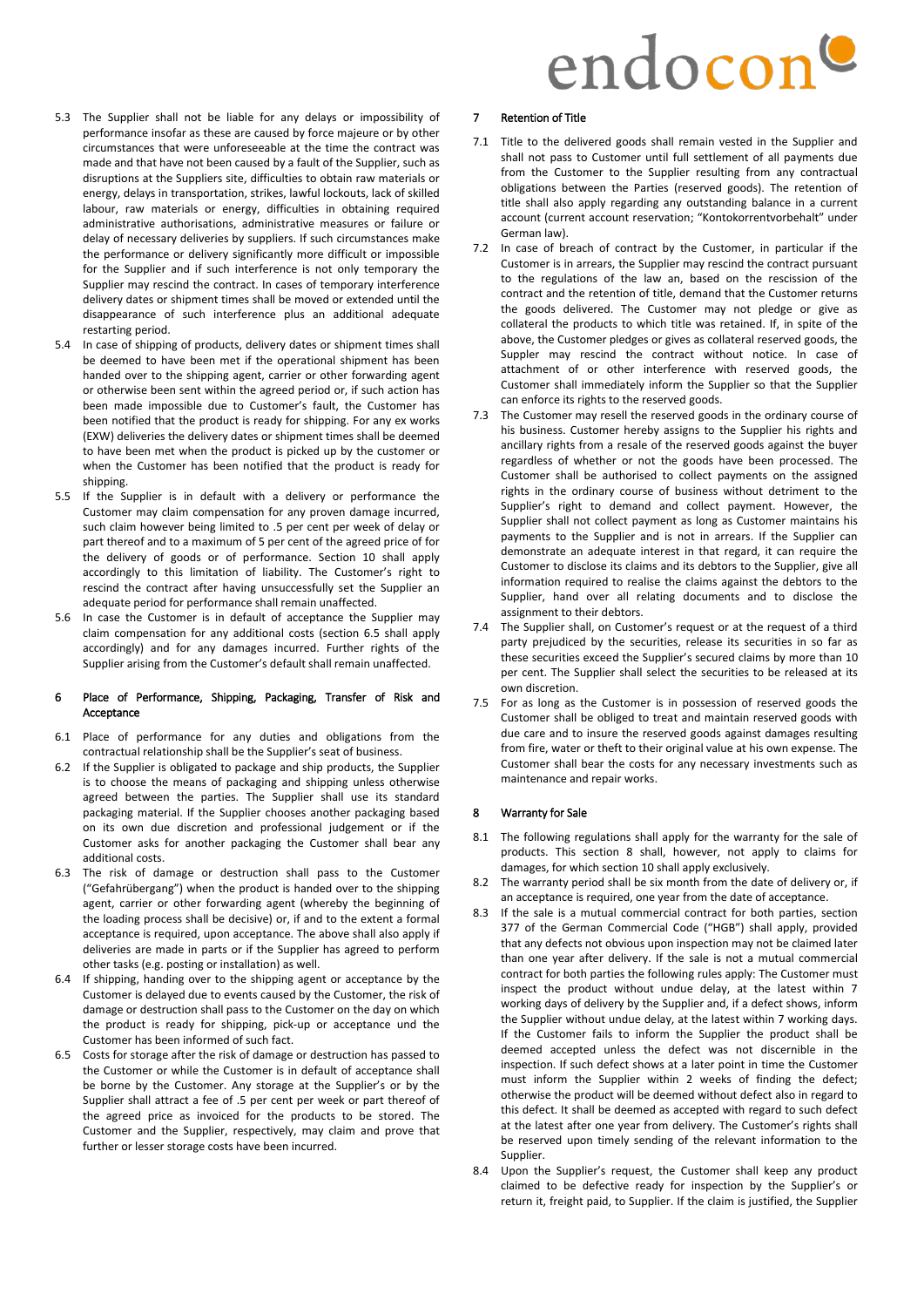shall reimburse the costs for the cheapest way of shipping; this shall not apply if costs are increased due to the product having been moved to a different place than the agreed place of use.

- 8.5 If the product is outside of Germany the Customer shall bear any costs arising herefrom, in particular costs of return shipping to the Supplier or any travel costs of the Supplier or its agents. This shall not apply if it is unreasonable for the Customer to bear such costs. The Supplier's right to refuse supplementary performance pursuant to sec. 439 para 3 BGB due to disproportionate costs remains unaffected.
- 8.6 Any resale, intended use or other use of the product claimed to be defective shall be considered as the Customer's acceptance of the product being in accordance with the contract.
- 8.7 In case of a defective product the Supplier shall be obligated and entitled, at his discretion to be exercised in due time, to either repair or replace the defective product.
- 8.8 The Customer shall take all possible and reasonable measures to limit the effort necessary for supplementary performance by the Supplier. The Customer shall bear all costs incurred by the Supplier due to an unjustified claim for a defective product.
- 8.9 If the Supplier fails to provide supplementary performance, e.g. due to performance being impossible or unreasonable, refusal of performance or unreasonable delay of performance, the Customer may rescind the contract pursuant to the law or adequately reduce the purchase price.
- 8.10 There shall be no claims for defective product if there is only an immaterial deviance from the agreed or presumed quality, in case of a merely immaterial reduction of the usability, natural wear and tear or damages that have occurred after the passing of the risk of damage or destruction or that are due to intentionally or negligently faulty treatment of the product by the Customer, excessive use, unsuitable operating materials or due to special external factors. If the Customer makes improper alterations or repairs to the product, these as well as any resulting effects shall not give rise to any claims against the Supplier.
- 8.11 Warranty shall be void insofar as the Customer makes or has made any changes to the products, in particular changes parts or uses operating materials, that do not meet the original specifications, and as a result supplemental performance becomes impossible or is made unreasonably more difficult. It shall be deemed a change to a product if the Customer or any third party makes improper repairs to the product without first having given the Supplier an opportunity to render supplementary performance. The Supplier shall not be liable for any changes made by the Customer or by any third party employed by the Customer.
- 8.12 The Customer may claim damages pursuant to the legal provisions and in accordance with sec. 10 below.

# 9 Leasing

- 9.1 In case a product is temporarily let (leasing) the following regulations shall apply:
- 9.2 The Supplier commits to let the product to the Customer for the purposes (regularly to conduct a particular surgery) and period of time specified in the lease contract. The Customer may extend that period of time unilaterally or in accord with the Supplier by one week by notifying the Supplier in writing if the agreed use has been postponed accordingly. Any further extension of the lease period needs to be agreed to in writing by the Supplier. If the agreed use is not possible at all or not possible within one week of the planned date of use due to circumstances that have not been intentionally or negligently caused by the Supplier, the Customer shall have to pay the agreed price and return the product.
- 9.3 The product is let to the Customer for thee agreed purpose only; any other use must be agreed to by the Supplier. The Customer uses the product at its own risk. It shall the Customer's sole responsibility to ensure the proper use of the product in compliance with the entire manufacturer's specifications and instructions and observing all regulations and laws applicable. The Customer may not sub-let the product to, or have it used by, any third party without the Suppliers expressed prior approval.
- 9.4 Sections 5 and six shall apply accordingly regarding the delivery of the product unless agreed otherwise between the parties. Shipping from and to the Customer shall be done by Suppler or its agents to and

# endocon

from the place specified in the lease contract. The Customer shall bear all shipping costs. The Customer shall accept the delivery without undue delay.

- 9.5 The Supplier shall deliver the product in a functioning state and without any defects. The duty to inspect the product and inform the Supplier of and defects pursuant to sec. 8.3 shall apply accordingly. The Customer must treat the product with due care and maintain and service it in accordance with applicable the instructions and manuals. The Customer shall inform the Supplier of any damage to the product. Sections 8.10 and 8.11 shall apply accordingly.
- 9.6 The product will not be sterilised when delivered and must undergo a validated cleaning, disinfecting and sterilising procedure at the Customer's before being put to use. After each use, and before the product is returned to the Supplier, the Customer must have the product undergo a validated cleaning, disinfecting and sterilising procedure. The Customer must confirm the professional cleaning treatment by the Customer or its service provider using the Decontamination Form.
- 9.7 Immediately after the product has been used for the purpose as specified in the contract or, if a different date has been agreed, at that date, the Customer must return the product to the Supplier or its agent in the same state it was let to the Customer and professionally cleaned according to sec. 9.6. The Customer shall leave the product for collection properly packaged and safe to transport in the state is has been received from the Supplier.
- 9.8 The Customer shall be liable for any damage occurring due to improper handling or due to any use, servicing or maintenance of the product not in compliance with the relevant product specifications. If the product is lost or becomes unusable due to reasons within the Customer's responsibility the Customer shall bear any costs for replacement.

### 10 Liability

- 10.1 The Supplier's liability shall be limited to damages that have been foreseeable at the time the contract was made and are typical to the kind of contract (limitation of liability).
- 10.2 The Supplier may not be held liable for damages, regardless of their legal grounds if and insofar as such claims require the Supplier to be at fault, i.e. to have acted intentionally or negligently, unless the Supplier, its legal representatives or its agents have acted intentionally or grossly negligently (exclusion of liability).
- 10.3 Such limitation or exclusion of liability shall not apply to damages to life, body or health, unless these damages are not caused by any intentional or negligent act or failure to act by the Supplier, its legal representatives or its agents. They shall not apply, either, if the Supplier has guaranteed a certain result or is liable under Product Safety Regulations.
- 10.4 Such limitation or exclusion of liability shall not apply, either, to damages caused by an intentional or negligent (i) breach of an essential contractual duty, i.e. an obligation, the fulfilment of which enables the proper execution of the contract at all and on the compliance with which the contractual partner relies or may rely, or damages caused by delay of performance (damages for delay).
- 10.5 Insofar as the Supplier's liability is limited under the above regulations, any claims for damages shall be time-barred at the latest after one year from the end of the year in which the claim arises and the claimant has become aware or should, without being grossly negligent, have become aware of the circumstances giving rise to such claim.
- 10.6 Insofar as the Supplier gives technical information or other advice and such information or advice is not part of the contractually agreed performance, such information or advice shall be given free of charge and without any liability.

#### 11 Confidentiality

During and after the end of the business relationship with the Supplier, the Customer shall keep confidential and not disclose to third parties all technical, business-related and operative information of the Supplier, its products, its employees and its business partners gained in connection with such business relationship as long and to the extent that such information has not become public knowledge in